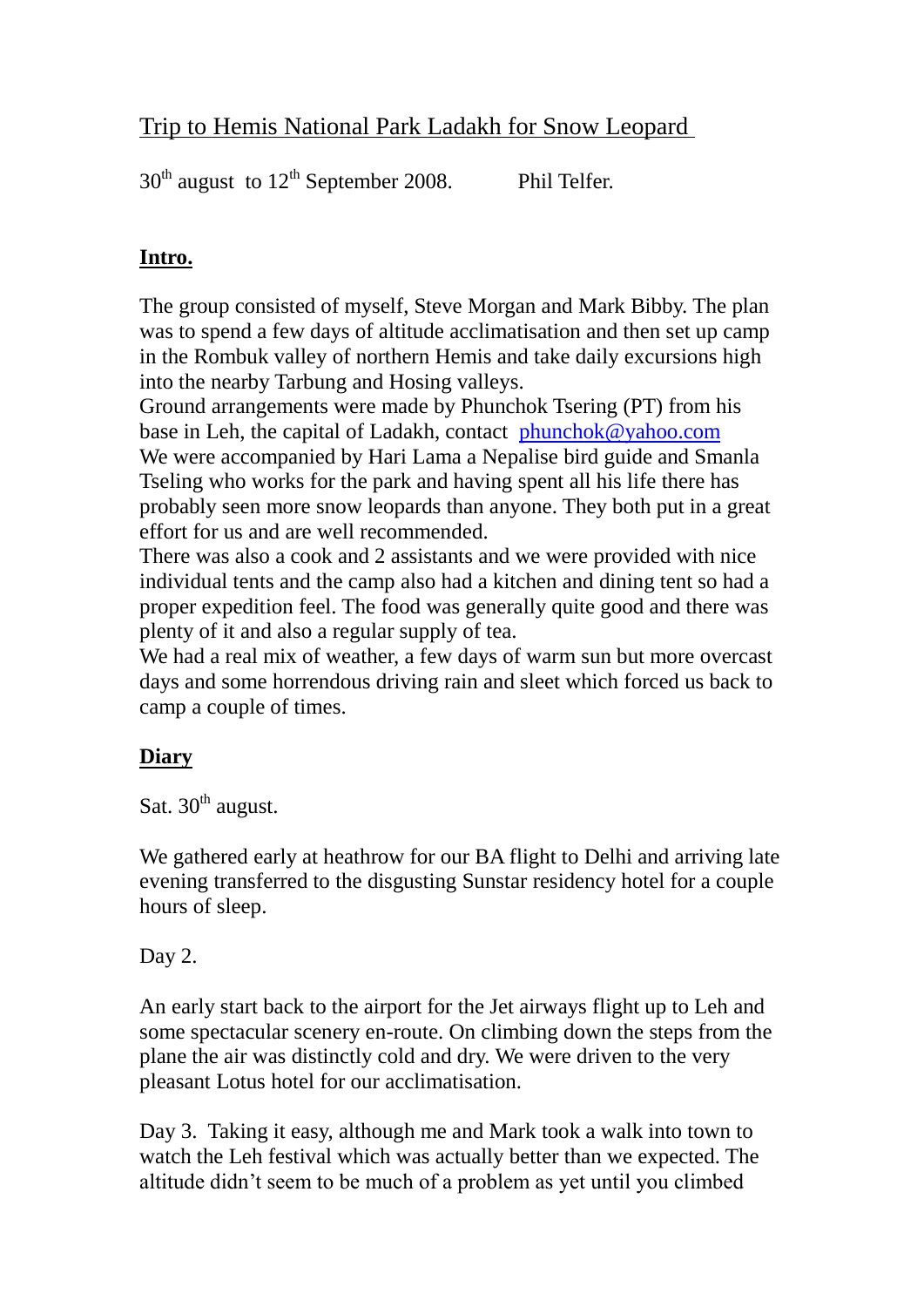some stairs when it was noticeably knackering. There were a few birds around town, great tit, house sparrow, hobby and kestrel.

Day 4. A welcome birding excursion to the Shey marshes producing mountain chiffchaff, blue throat and a peregrine and later along the banks of the Indus river the  $1<sup>st</sup>$  mammals of the trip - large-eared pika. A quick drive-by of the Shey monastery and then back to Leh where we took in an afternoon game of polo. Having overdosed on culture we were now keen to get ready for the main part of the trip.

Day 5. Finally leaving Leh by jeep we headed south and across the Indus river towards the mountains, the  $1<sup>st</sup>$  hour through rough, barren terrain and then onto a narrow track climbing up towards the Rombuk valley. After another hour we arrived at the tiny village of Zinchen which was as far as the jeep could go. Here our gear was loaded onto a couple of ponies and donkeys along with food supplies and we set off along the trail on foot, arriving at our camping site a couple of hours later. The site was in the floor of the Rombuk and about half way between the entrances to the Hosing and Tarbung valleys each about half a kilometre away. We were surrounded by spectacular scenery and set the tents by a fast flowing stream which was just about bearable for a dip. Later in the afternoon we took our 1<sup>st</sup> walk into the Hosing valley and eventually found a group of Blue sheep. Birds today were fire-fronted serin, common rosefinch, blue whistling thrush and red-billed chough.

Day 6. Today we went high into the Hosing taking a packed lunch and taking regular stops to scan the hillsides. At the sheep pen near the top of the valley we found some Blue sheep and a Royle's pika on a scree slope. There were however no fresh signs of snow leopard only some scrapes which appeared several weeks old and things weren't looking too promising. Back at camp for dinner and a tea it was great to get the boots off and dip them in the stream. New birds today, alpine chough and golden eagle.

Day 7. We decided on a full day hike into the Tarbung valley and again located some blue sheep high up and way ahead of us. Smanla suddenly announced he'd spotted a leopard near the sheep and grabbing my scope he spent the next 5 minutes trying to get on it. Unfortunately he couldn't locate it. It was a long way off and we realised how much dead ground there was up there.. We carried on in that direction for about half an hour and then climbed a high ridge to get a better view of where he'd seen it. We sat up there for a couple of hours but nothing except sheep. Returning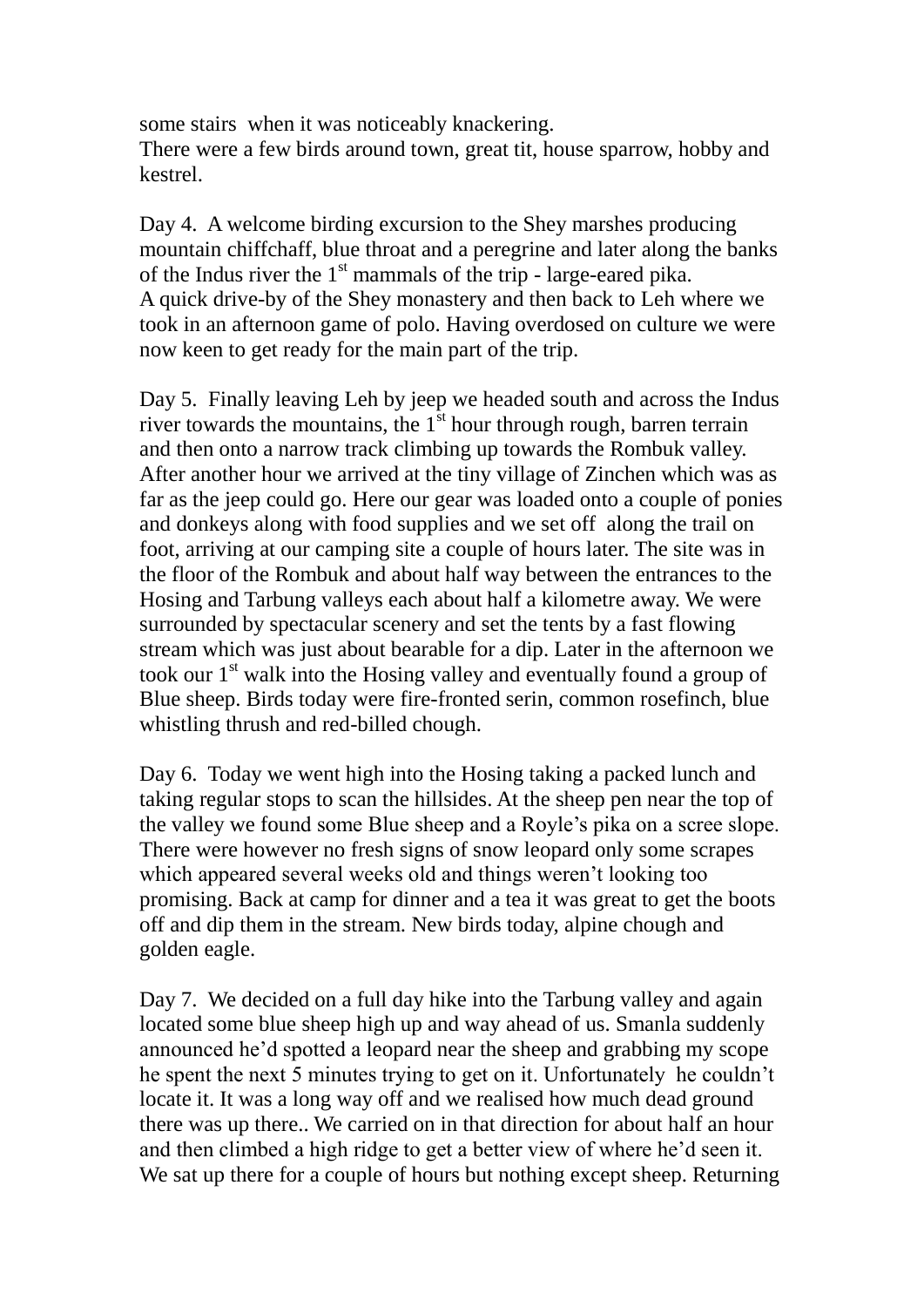to camp we wondered if we'd missed our chance.

Day 8. Today it was back to the Tarbung but it was a very cold morning and sleet was falling, the skies looked grim however it cleared enough for us to spot a lammergeier and we decided to continue up. After a while Mark announced that he was feeling really unwell, probably due to the altitude and decided to stop while we went on for another hour . By now the weather was really closing in and we thought it best to retreat to camp so not a great day.

Day 9. Back to the Hosing but after only about half an hour Mark had to return to camp as he was feeling too weak and really didn't look well. Myself and Steve , with Smanla and Hari continued the climb and reached the sheep pen for our lunch break during which a superb Mountain weasel put in an appearance. A great animal but too quick for my camera. The Pika was also on the scree slope again. It was turning into a good day and about to get better still. While we

finished lunch, Hari and Smanla wandered a bit further up the valley and suddenly waved us to join them. Amazingly Hari had spotted a beautiful male Snow leopard sat in the rocks about 300 metres above us. We could only see part of its side and tail but every so often it would lift its head above a rock to peer down at us.

We watched for around 15 minutes but Smanla had climbed the opposite ridge and called us to join him. We got to a similar height to the leopard and set the scopes up and then had the most brilliant view.Here we stayed for the next 3 hours and the cat occasionally shifted position or rolled over and sometimes stared across at us but didn't want to move much. By about 5pm we needed to leave to return to camp and it had turned really cold with sleet falling again. We were elated to say the least but the downside was going to be breaking the news to Mark.

Day 10. Today the weather was bad again so we settled on a short walk into the Tarbung as mark was now ok to join us again our aim now being to try and get him a sighting. However the weather beat us and we returned to camp early.

Day 11. An early start back up the Hosing and again reaching the sheep pen for lunch but no luck today and we returned to camp with Mark now feeling he'd missed his chance.

Day 12. Another hike up the Hosing valley produced our first Himalayan Griffons and we stopped at the usual lunch spot. After eating I showed Mark where the leopard had been and scanning the rock-face behind with